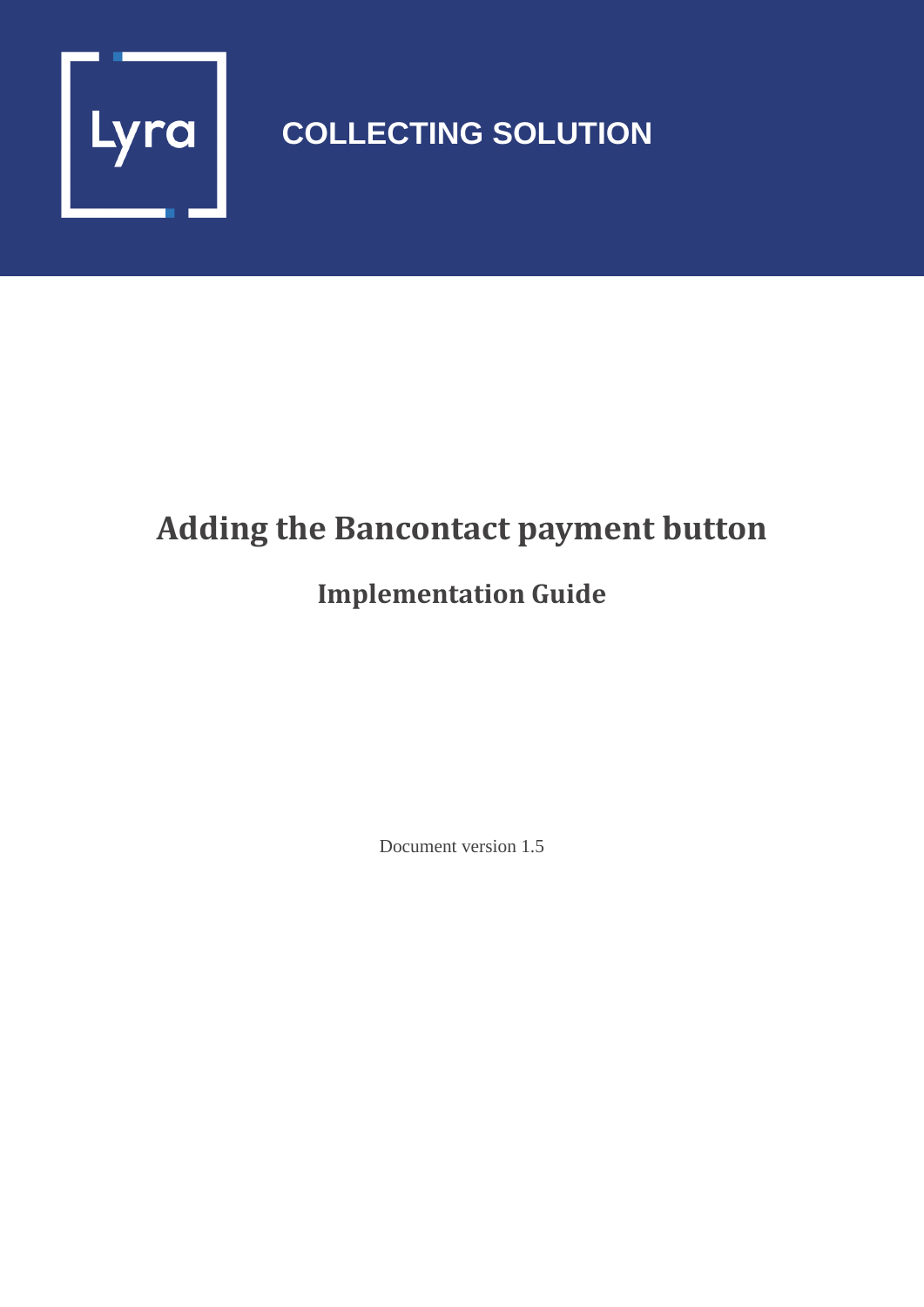## **Contents**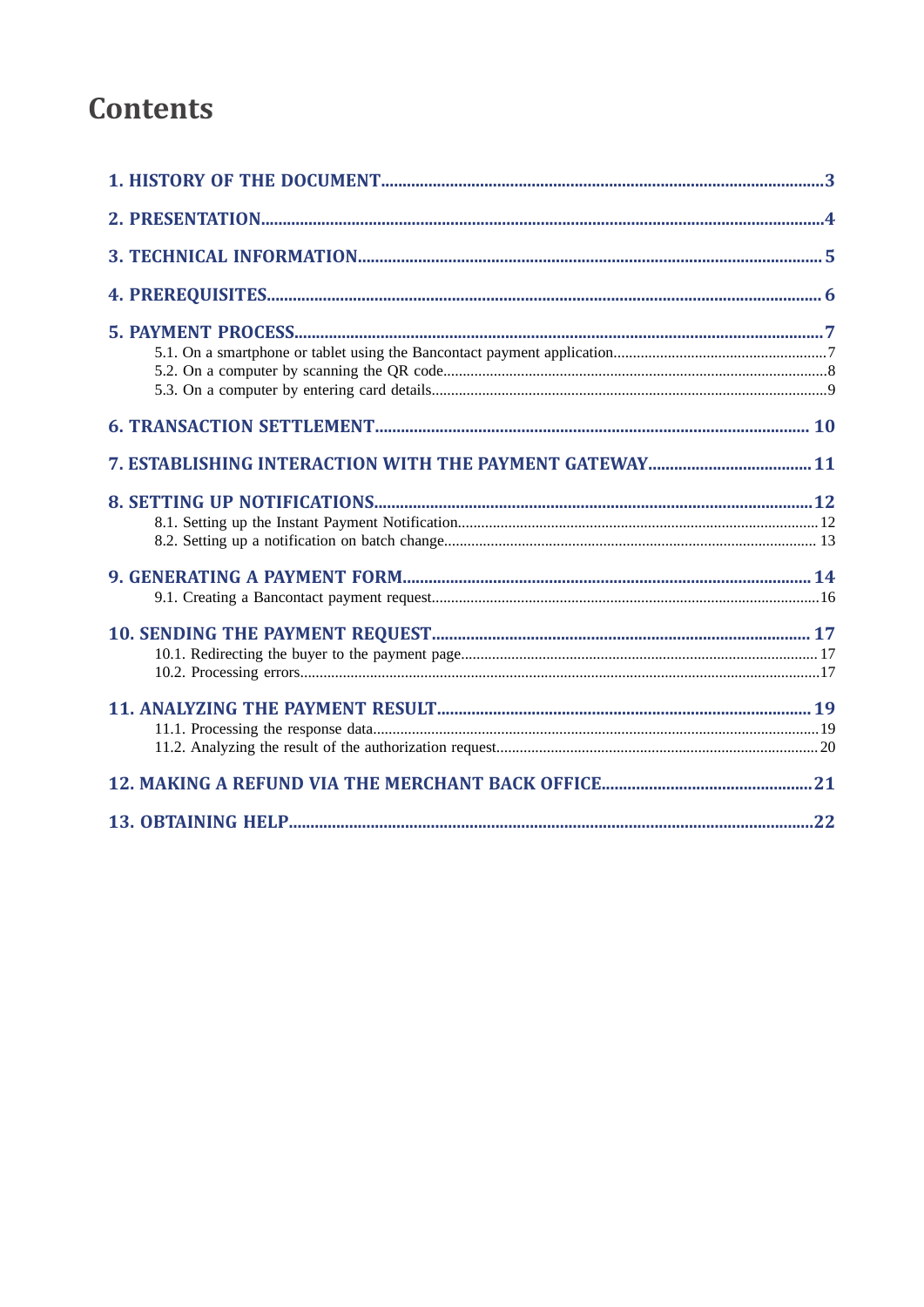# <span id="page-2-0"></span>**1. HISTORY OF THE DOCUMENT**

| <b>Version</b> | <b>Author</b> | <b>Date</b> | <b>Comment</b>                                                                                                                                                                 |
|----------------|---------------|-------------|--------------------------------------------------------------------------------------------------------------------------------------------------------------------------------|
| 1.5            | Lyra Collect  | 4/18/2022   | Update of the chapter Creating a Bancontact payment<br>٠<br>request.                                                                                                           |
| 1.4            | Lyra Collect  | 1/12/2021   | Update of the payment workflow.<br>٠<br>Update of the chapter Processing the response data.<br>٠                                                                               |
| 1.3            | Lyra Collect  | 11/2/2020   | Update of error codes in the <i>Processing errors</i> chapter.<br>$\bullet$<br>Update of the Technical information chapter.<br>٠<br>Update of the refund process.<br>$\bullet$ |
| 1.2            | Lyra Collect  | 1/24/2020   | Update of the CAPTURED status description.<br>٠<br>Update of additional information.<br>٠<br>Integration by iframe not supported.<br>٠                                         |
| 1.1            | Lyra Collect  | 9/30/2019   | Update of available operations.                                                                                                                                                |
| 1.0            | Lyra Collect  | 9/9/2019    | Initial version                                                                                                                                                                |

This document and its contents are confidential. It is not legally binding. Any reproduction and / or distribution of all or part of this document or its content to a third party is strictly prohibited or subject to prior written authorization from Lyra Collect. All rights reserved.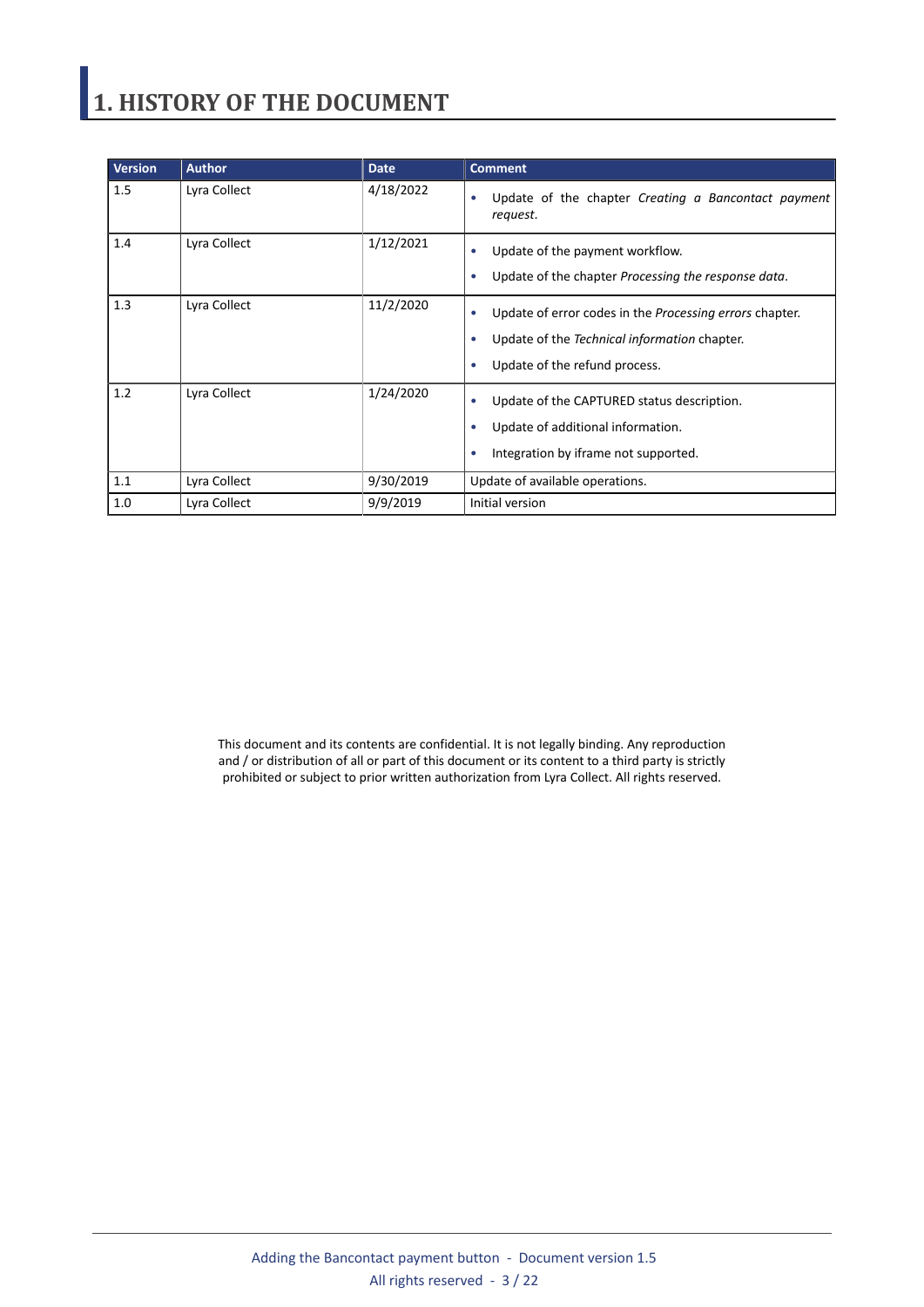# <span id="page-3-0"></span>**2. PRESENTATION**



Bancontact is an easy, fast and secure debit card payment method. With more than 15 million cardholders, it is the most frequently used payment method in Belgium.

| <b>Supported currencies</b> | EUR                                                                                                                                                                         |
|-----------------------------|-----------------------------------------------------------------------------------------------------------------------------------------------------------------------------|
| <b>Supported countries</b>  | Belgium                                                                                                                                                                     |
| Additional<br>information   | Debit is immediate (no capture delay).<br>$\bullet$<br>Transaction validation is automatic (no manual validation).<br>$\bullet$<br>No capture file is sent to the acquirer. |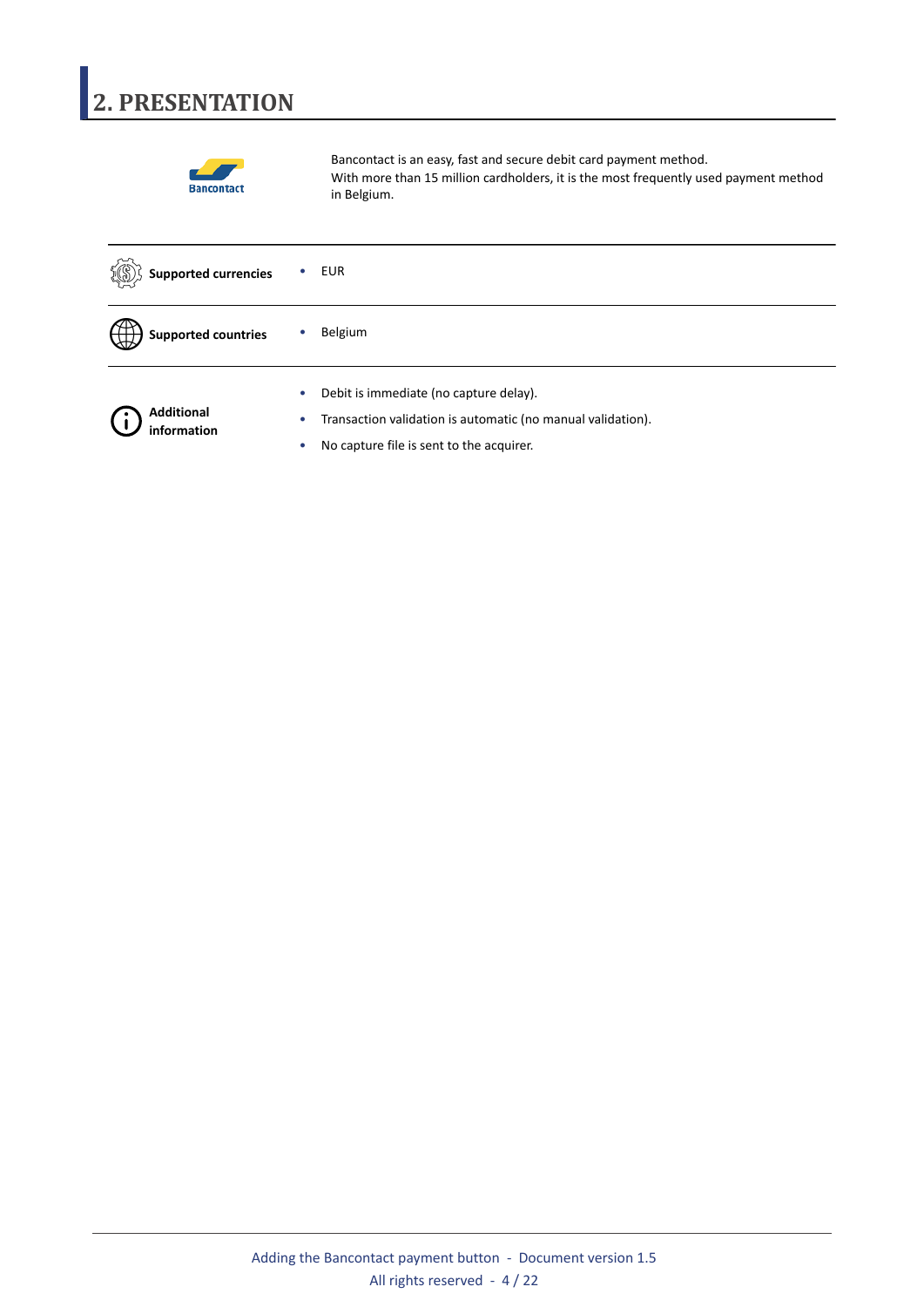## <span id="page-4-0"></span>**3. TECHNICAL INFORMATION**

| <b>Field</b><br>Supported currencies<br>valuesvads card brand |     | <b>Supported countries</b> | Authorization<br>validity period | <b>Payment process</b> |
|---------------------------------------------------------------|-----|----------------------------|----------------------------------|------------------------|
| BANCONTACT                                                    | EUR | BЕ                         |                                  | Immediate capture      |

| Sales channel               |  |
|-----------------------------|--|
| e-commerce                  |  |
| m-commerce                  |  |
| MOTO payment                |  |
| Interactive Voice Server    |  |
| Payment order by e-mail/SMS |  |
| Payment order by WhatsApp   |  |

| <b>Operations with transactions</b> |  |
|-------------------------------------|--|
| Cancellation                        |  |
| Refund                              |  |
| Modification                        |  |
| Validation                          |  |
| Duplication                         |  |
| Manual reconciliation               |  |

| <b>Type of integration</b> |   |
|----------------------------|---|
| Redirection                |   |
| <b>Iframe</b>              | M |
| JavaScript Client          | × |
| Data collection form       |   |
| MarketPlace                | × |
| <b>API Web Services</b>    | × |
| Mobile SDK                 | 发 |
| <b>Back Office</b>         | × |
| WhatsApp                   |   |

| <b>Payment type</b>              |   |
|----------------------------------|---|
| Immediate payment                |   |
| Deferred payment                 | ж |
| Payment in installments          | ж |
| Payment by subscription          | ж |
| Payment by file (token or batch) | ж |
| One-click payment                | ж |
| Payment by wallet                |   |

| <b>Miscellaneous</b>          |  |
|-------------------------------|--|
| Reporting                     |  |
| <b>Transaction settlement</b> |  |
| Chargeback settlement         |  |
| Extra payment attempts        |  |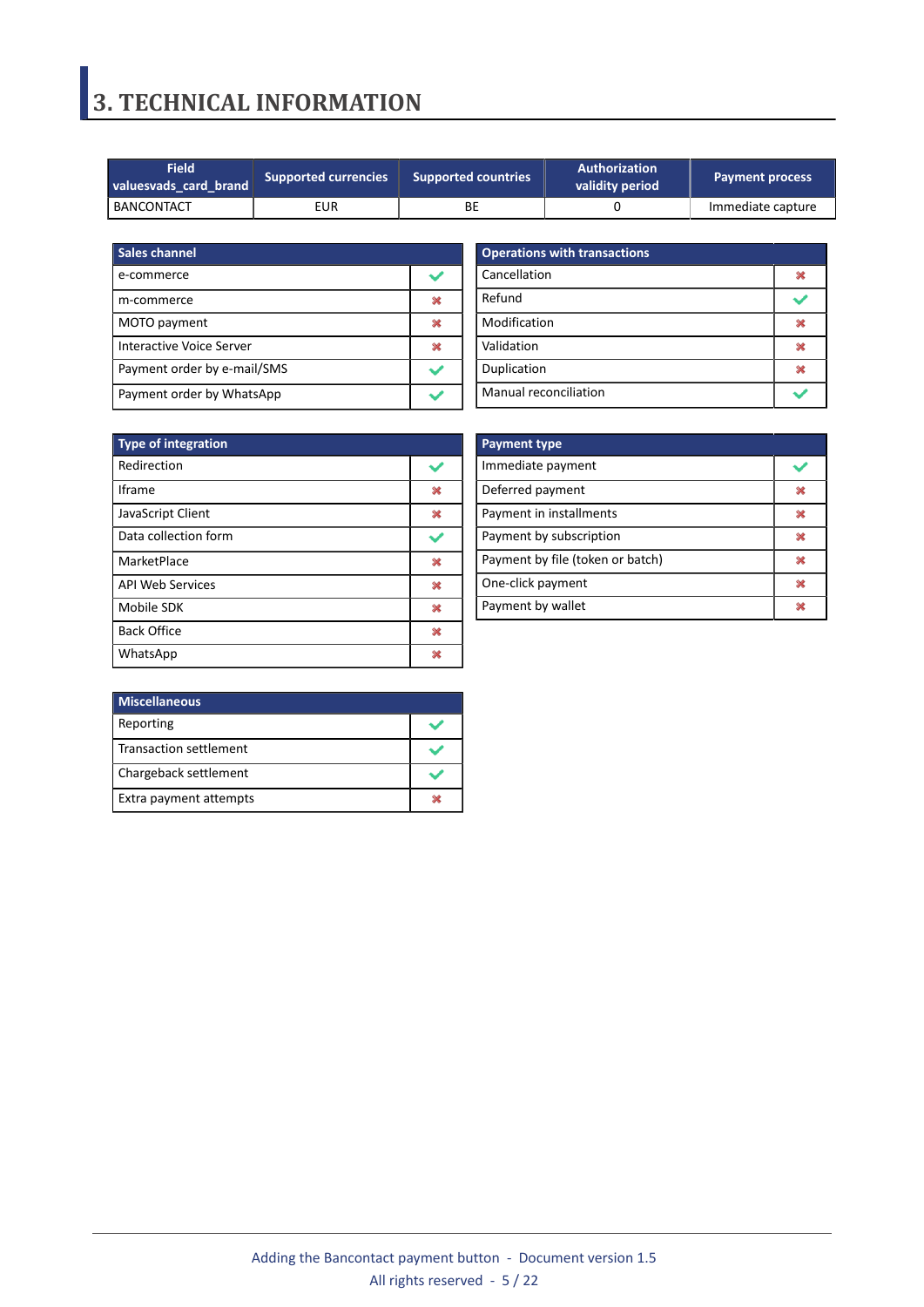# <span id="page-5-0"></span>**4. PREREQUISITES**

In order to enable the Bancontact payment method:

- **1.** Contact the Middle Office.
- **2.** Fill out and send the **KYC** and **Merchant Registration Form**.
- **3.** Once all the documents have been validated, the Bancontact payment method will be enabled for your shop.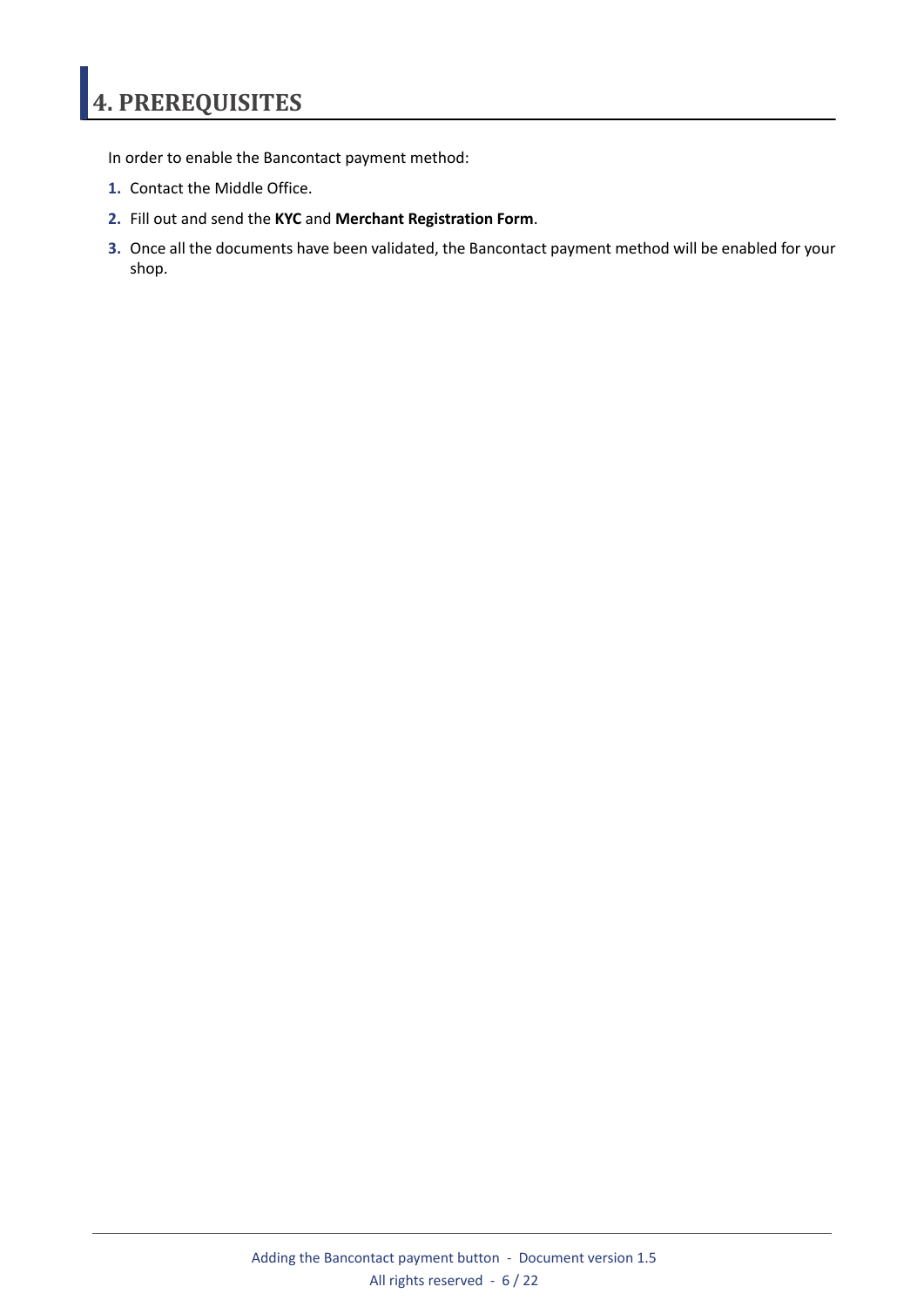## <span id="page-6-1"></span><span id="page-6-0"></span>**5.1. On a smartphone or tablet using the Bancontact payment application**



- **1.** The buyer finalizes their cart and chooses to pay for their purchases with Bancontact.
- **2.** The merchant website redirects the buyer to the payment gateway.
- **3.** If all the parameters are present, the buyer is redirected to the Bancontact page, otherwise an intermediary page is presented to allow them to enter their information.
- **4.** The buyer chooses to pay via the Bancontact payment application.
- **5.** The application displaysthe payment details. The buyer confirmsthe payment and enterstheir PINcode.
- **6.** The application redirects the buyer to the payment page.
- **7.** The payment gateway displays the payment receipt and redirects the buyer to the merchant website.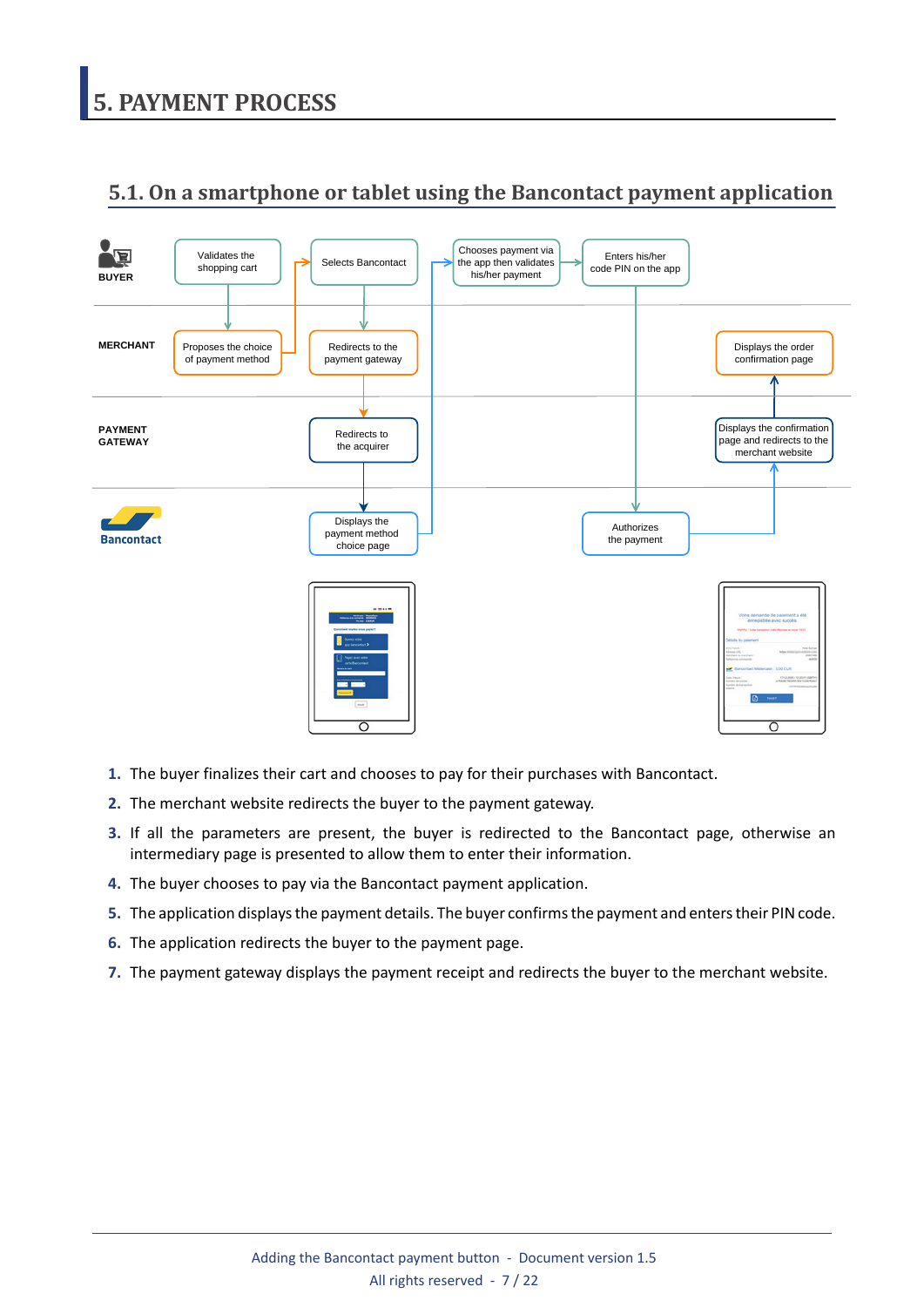## <span id="page-7-0"></span>**5.2. On a computer by scanning the QR code**



- **1.** The buyer finalizes their cart and chooses to pay for their purchases with Bancontact.
- **2.** The merchant website redirects the buyer to the payment gateway.
- **3.** If all the parameters are present, the buyer is redirected to the Bancontact page, otherwise an intermediary page is presented to allow them to enter their information.
- **4.** The buyer chooses to pay with their smartphone. For this, they launch the Bancontact payment application.
- **5.** The buyer scans the QR code and confirms the payment via the Bancontact payment application.
- **6.** The buyer enters their PIN code in the application to authenticate him/herself.
- **7.** The application redirects the buyer to the payment page.
- **8.** The payment gateway displays the payment receipt and redirects the buyer to the merchant website.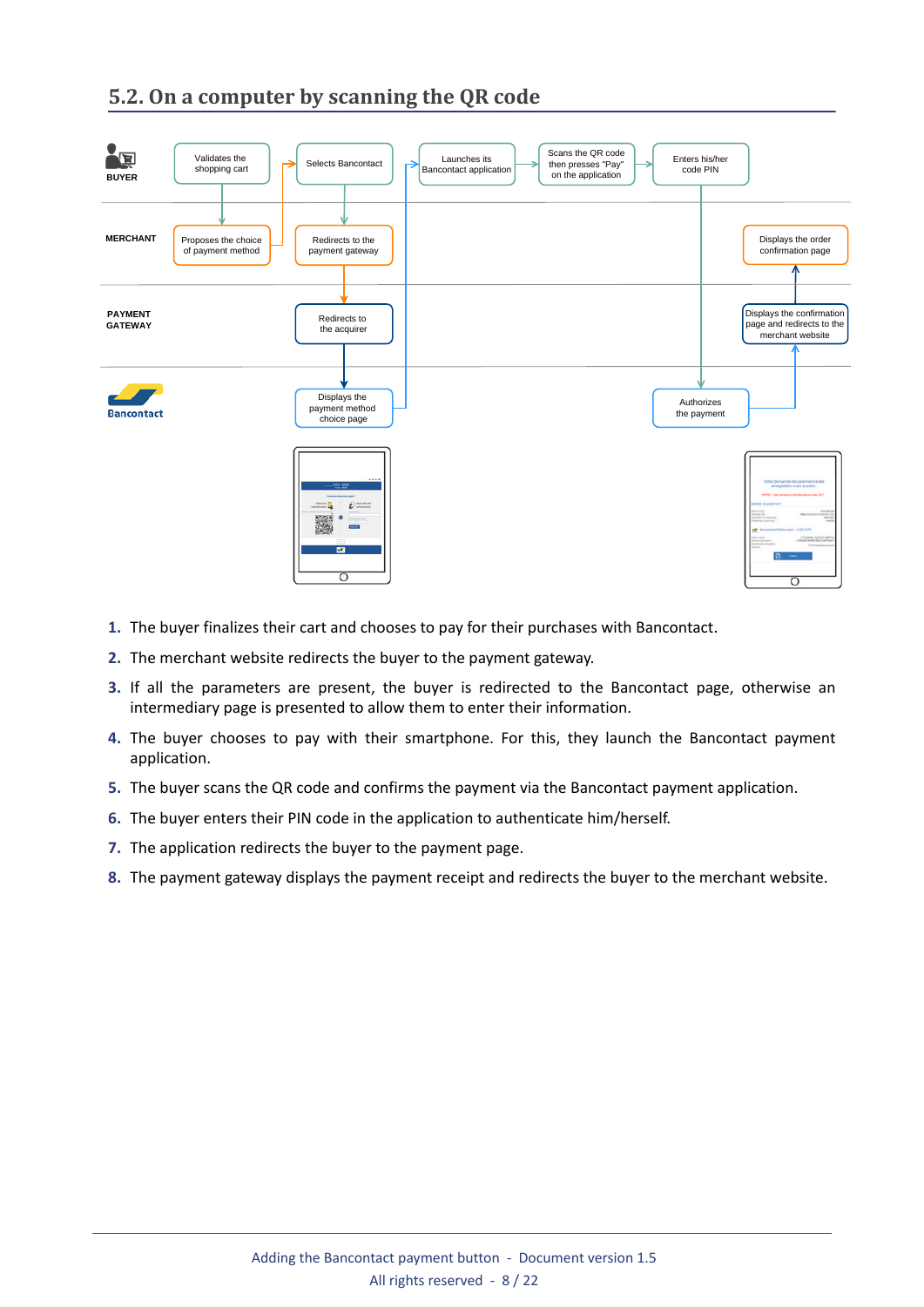## <span id="page-8-0"></span>**5.3. On a computer by entering card details**



- **1.** The buyer finalizes their cart and chooses to pay for their purchases with Bancontact.
- **2.** The merchant website redirects the buyer to the payment gateway.
- **3.** If all the parameters are present, the buyer is redirected to the Bancontact page, otherwise an intermediary page is presented to allow them to enter their information.
- **4.** The buyer enters their card data and confirms the entry.
- **5.** The buyer is redirected to the 3D Secure authentication page.
- **6.** The buyer turns on their Digipass card reader. They enter their PIN code on the Digipass and obtain an authentication code.
- **7.** The buyer authenticates him/herself on the 3D Secure page by entering the code generated by their Digipass device.
- **8.** Once the payment in accepted, the buyer is redirected to the payment page.
- **9.** The payment gateway displays the payment receipt and redirects the buyer to the merchant website.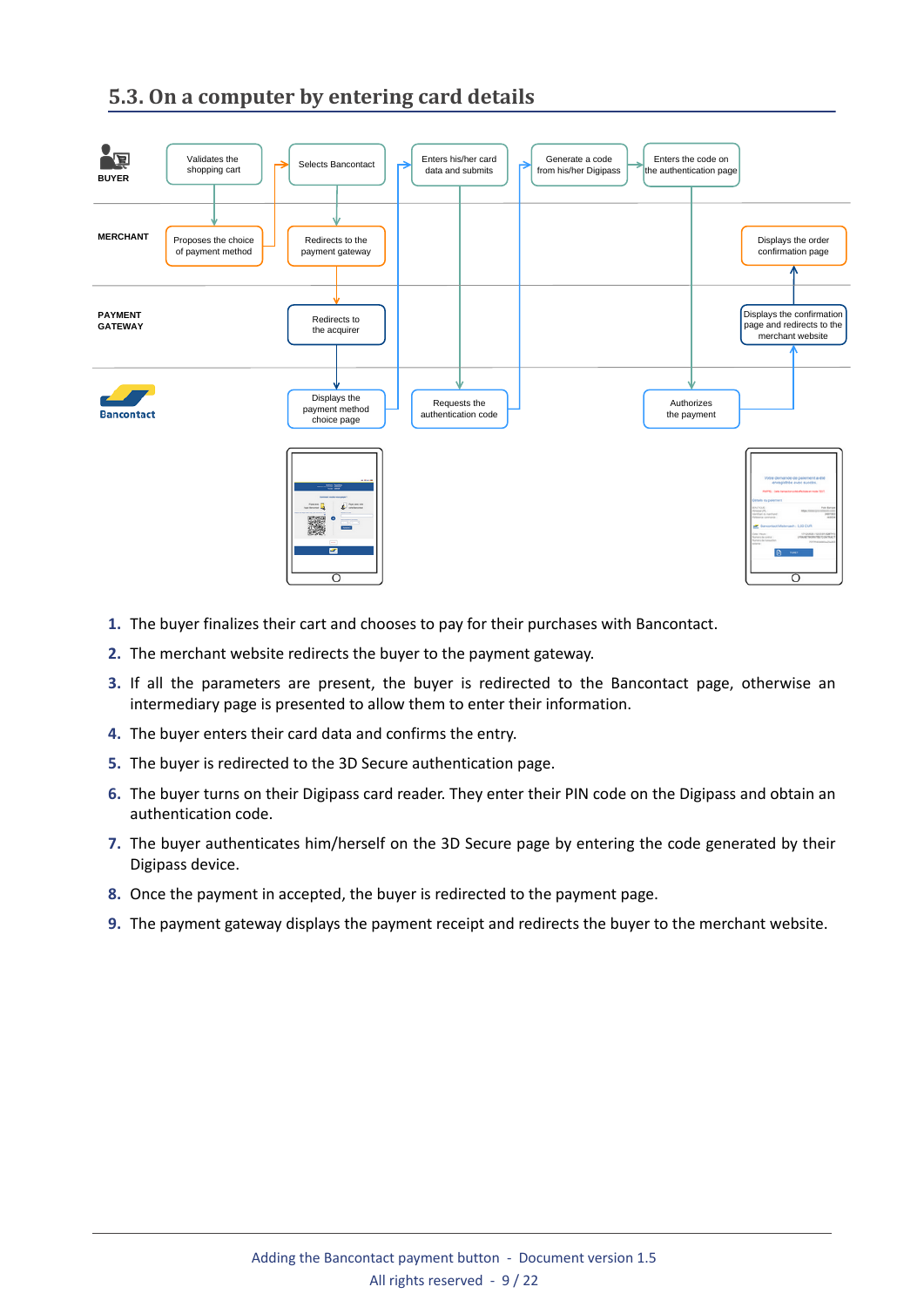# <span id="page-9-0"></span>**6. TRANSACTION SETTLEMENT**

Bancontact transactions are supported by the following services:

- Visual transaction reconciliation
- Visual chargeback reconciliation
- Bank reconciliation report
- Chargeback reconciliation report

If you wish to enable or obtain more information on these services, contact the Middle Office.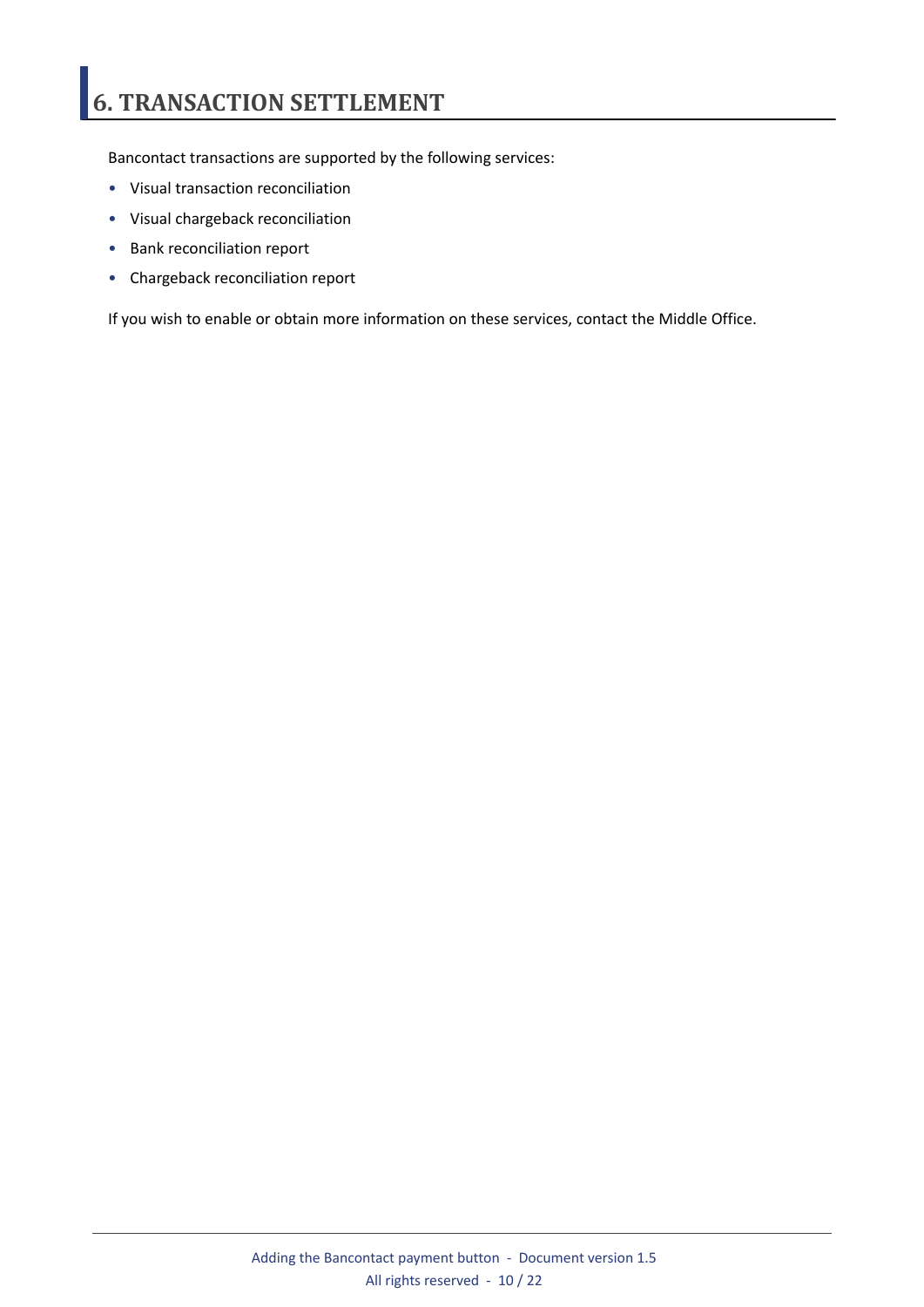## <span id="page-10-0"></span>**7. ESTABLISHING INTERACTION WITH THE PAYMENT GATEWAY**

The interaction with the payment gateway is described in the *Hosted Payment Page Implementation Guide*, available in our online documentation archive.

The merchant website and the payment gateway interact by exchanging data.

To create a payment, this data is sent in an HTML form via the buyer's browser.

At the end of the payment, the result is transmitted to the merchant website in two ways:

- automatically by means of notifications called Instant Notification URLs (also known as IPN or Instant Payment Notification).
- Via the browser when the buyer clicks the button to return to the merchant website.

To guarantee the security of the exchange, the data is signed with a key known only to the merchant and the payment gateway.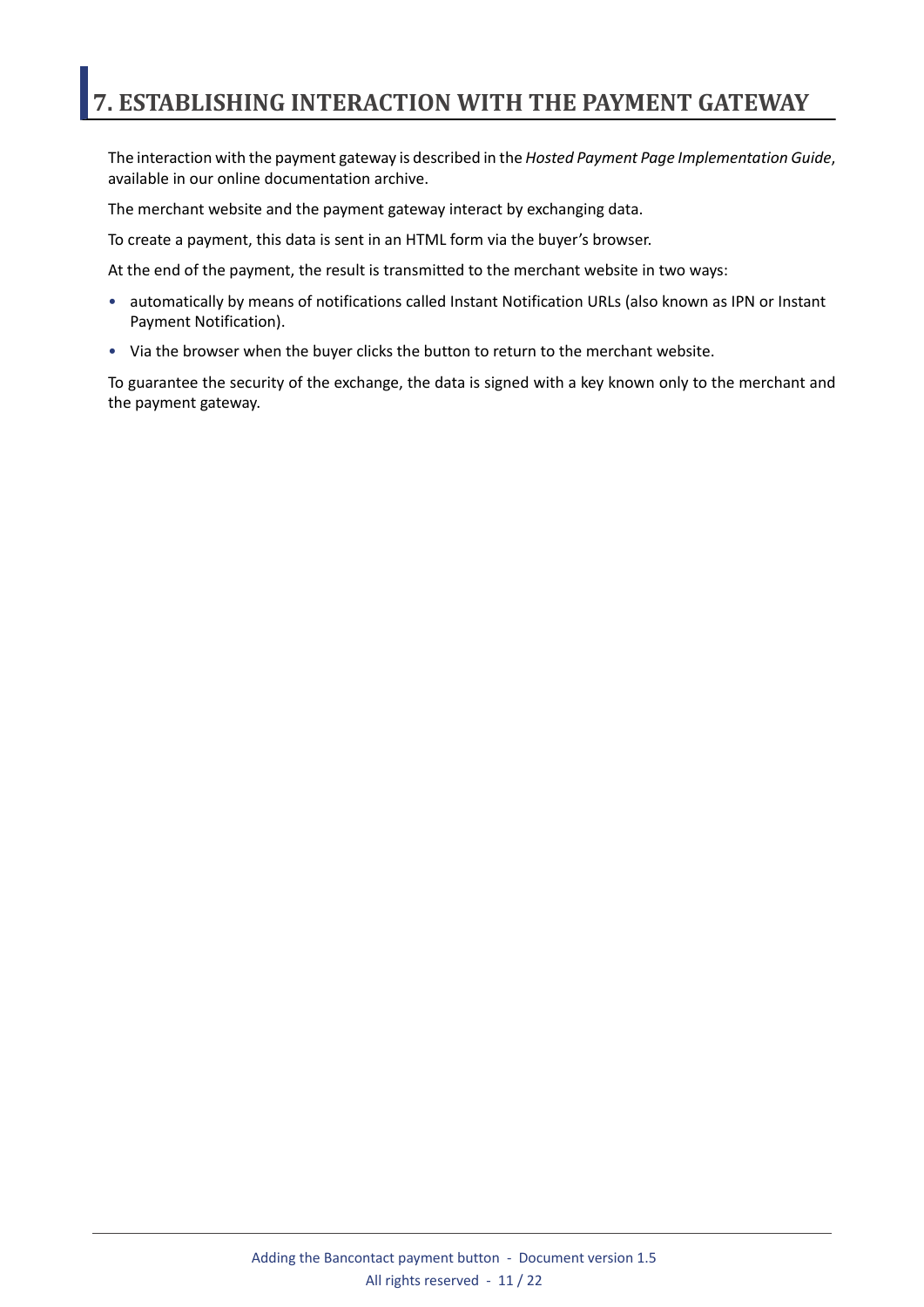## <span id="page-11-0"></span>**8. SETTING UP NOTIFICATIONS**

There are several types of notifications provided in the Expert Back Office.

- Instant Payment Notification URL call
- E-mail sent to the merchant
- E-mail sent to the buyer
- SMS sent to the merchant
- SMS sent to the buyer

They allow to manage the events(payment accepted, payment abandoned by the buyer, payment canceled by the merchant, payment validated by the merchant, etc.) that will trigger a notification sent to the merchant website, the merchant or the buyer.

The notifications of Instant Payment Notification URL call type are very important as they represent the only reliable way for **the merchant website to obtain the payment result.**

If the payment gateway is unable to access the URL of your page, an e-mail will be sent to the shop administrator.

It contains:

- The HTTP code of the encountered error,
- Parts of error analysis,
- Its consequences,
- Instructions via the Expert Back Office to resend the request to the previously defined URL.

To access notification rule management:

- **1.** Sign in to your Merchant Back Office available at this address: *<https://secure.lyra.com/portal/>*
- **2.** Click **Other actions** to access Expert Back Office.
- **3.** Go to the following menu: **Settings** > **Notification rules**.

| <b>Instant Payment Notification</b> | $\boxed{\smash{\sim}}$ E-mail sent to the merchant<br>$\boxed{\smash{\bowtie}}$ E-mail sent to the buyer |
|-------------------------------------|----------------------------------------------------------------------------------------------------------|
| Enabled                             | Reference                                                                                                |
|                                     | Instant Payment Notification URL on batch authorization                                                  |
|                                     | Instant Payment Notification URL at the end of the payment                                               |
|                                     | Instant Payment Notification URL on batch change                                                         |
|                                     | <b>Instant Payment Notification URL on cancellation</b>                                                  |
|                                     | Instant Payment Notification URL on an operation coming from the Back Office                             |

### <span id="page-11-1"></span>**8.1. Setting up the Instant Payment Notification**

This rule allows to notify the merchant website in the following cases:

- Payment accepted
- Payment declined
- Payment waiting for authorization (file analysis is in progress)

#### **This notification is required to communicate the result of the payment request.**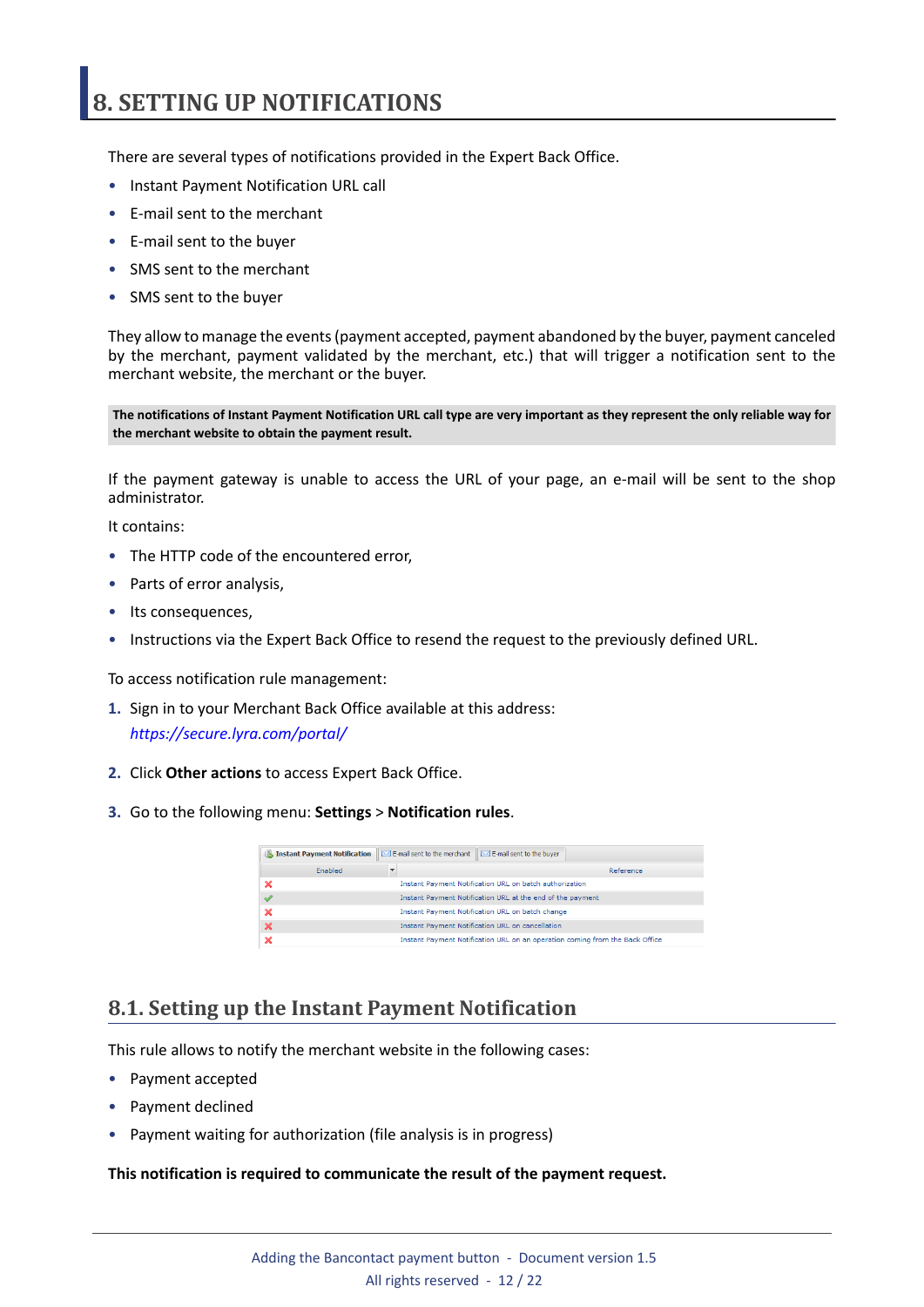It will inform the merchant website of the payment result even if your client has not clicked the "Return **to the shop" button.**

- **1.** Right-click **Instant Payment Notification URL at the end of the payment**.
- **2.** Select **Manage the rule**.
- **3.** Enter the **E-mail address(es) to notify in case of failure** field in the **General settings** section. To specify several e-mail addresses, separate them with a semi-colon.
- **4.** Check the box **Automatic retry in case of failure** if you wish to authorize the gateway to automatically resend the notification in case of a failure (can be done up to 4 times).
- **5.** In the **Instant Payment Notification URL of the API form V1, V2** section, specify the URL of your page in the fields **URL to notify in TEST mode** and **URL to notify in PRODUCTION mode** if you wish to receive notifications in the API form format.
- **6.** Save the changes.

### <span id="page-12-0"></span>**8.2. Setting up a notification on batch change**

In some cases, the final payment result may not be available when the buyer returns to the merchant website.

The payment is then created with the **Waiting for authorization** status.

An automatic mechanism allows to retrieve the final status and update the transaction.

In order to be notified of the final status, you must enable the notification rule for batch modification:

- **1.** Right-click **Instant Payment Notification URL on batch change**.
- **2.** Select **Manage the rule**.
- **3.** Enter the **E-mail address(es) to notify in case of failure** field in the **General settings** section. To specify several e-mail addresses, separate them with a semi-colon.
- **4.** Check the box **Automatic retry in case of failure** if you wish to authorize the gateway to automatically resend the notification in case of a failure (can be done up to 4 times).
- **5.** In the **Instant Payment Notification URL of the API form V1, V2** section, specify the URL of your page in the fields **URL to notify in TEST mode** and **URL to notify in PRODUCTION mode** if you wish to receive notifications in the API form format.
- **6.** In the **REST API Instant Payment Notification URL** section, specify the URL of your page in the fields Target URL of the IPN to notify in TEST mode and Target URL of the IPN to notify in PRODUCTION **mode** if you are using the clientJavaScript.
- **7.** Save the changes.
- **8.** Enable the rule by right-clicking **Instant Payment Notification URL on batch change** and select **Enable the rule**.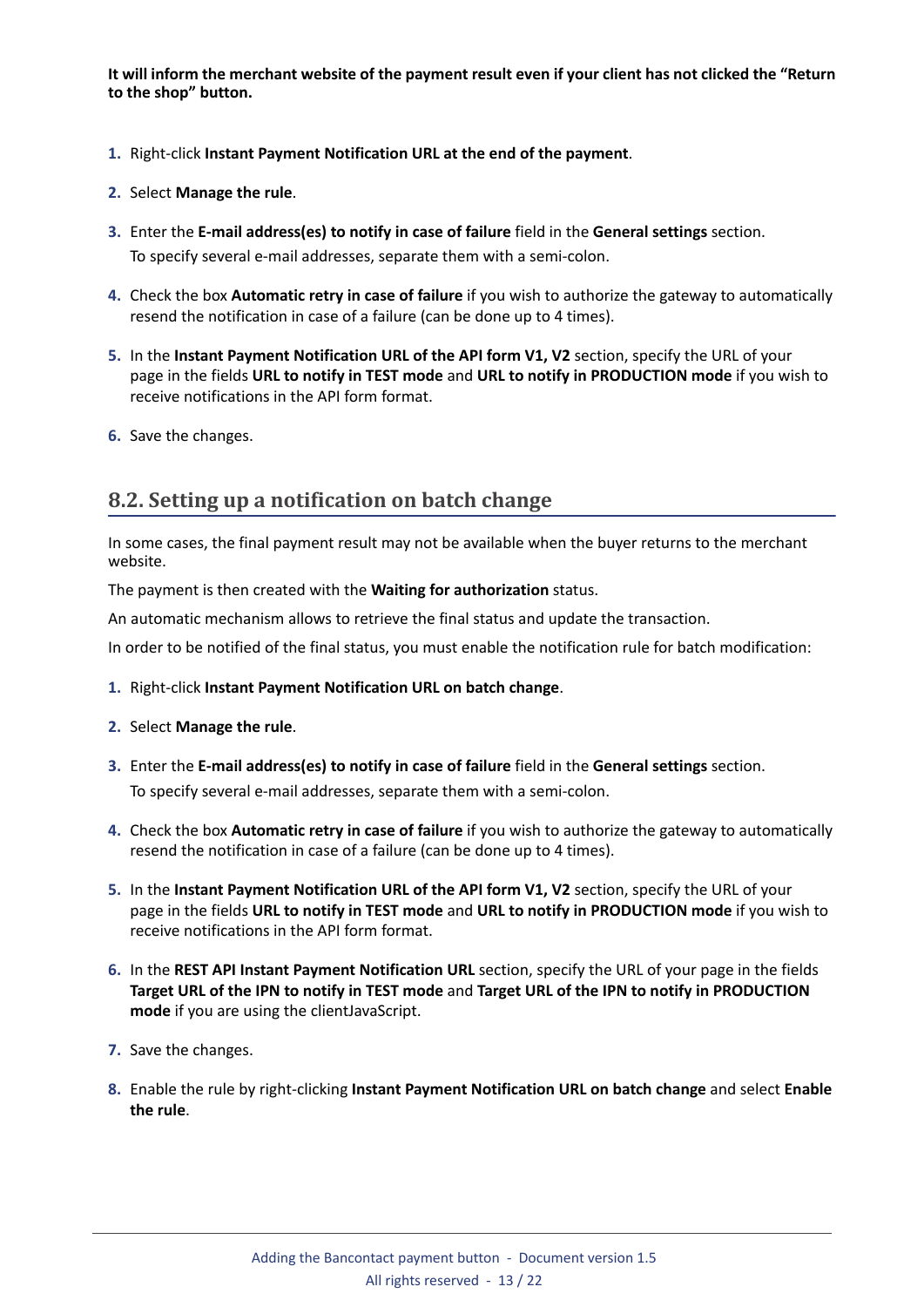<span id="page-13-0"></span>To generate a payment request, you must create an HTML form as follows:

```
<form method="POST" action="https://secure.lyra.com/vads-payment/">
 <input type="hidden" name="parameter1" value="value1" />
 <input type="hidden" name="parameter2" value="value2" />
 <input type="hidden" name="parameter3" value="value3" />
 <input type="hidden" name="signature" value="signature"/>
 <input type="submit" name="pay" value="Pay"/>
\langle/form\rangle
```
It contains:

- The following technical elements:
	- The  $\leq$  form> and  $\leq$ /form> tags that allow to create an HTML form.
	- The **method="POST"** attribute that defines the method used for sending data.
	- The action="*<https://secure.lyra.com/vads-payment/>*" attribute that defines where to send the form data.
- Form data:
	- The shop ID.
	- Information about the payment depending on the use case.
	- Additional information depending on your needs.
	- The signature that ensures the integrity of the form.

This data is added to the form by using the  $\frac{$  <input> tag:

<input type="hidden" name="parameter1" value="value1" />

For setting the name and value attributes, see the **Data dictionary** chapter also available in the online document archive.

All the data in the form must be encoded in **UTF-8**.

This will allow for the special characters (accents, punctuation marks, etc.) to be correctly interpreted by the payment gateway. Otherwise, the signature will be computed incorrectly and the form will be rejected.

• The **Pay** button for submitting the data: <input type="submit" name="pay" value="Pay"/>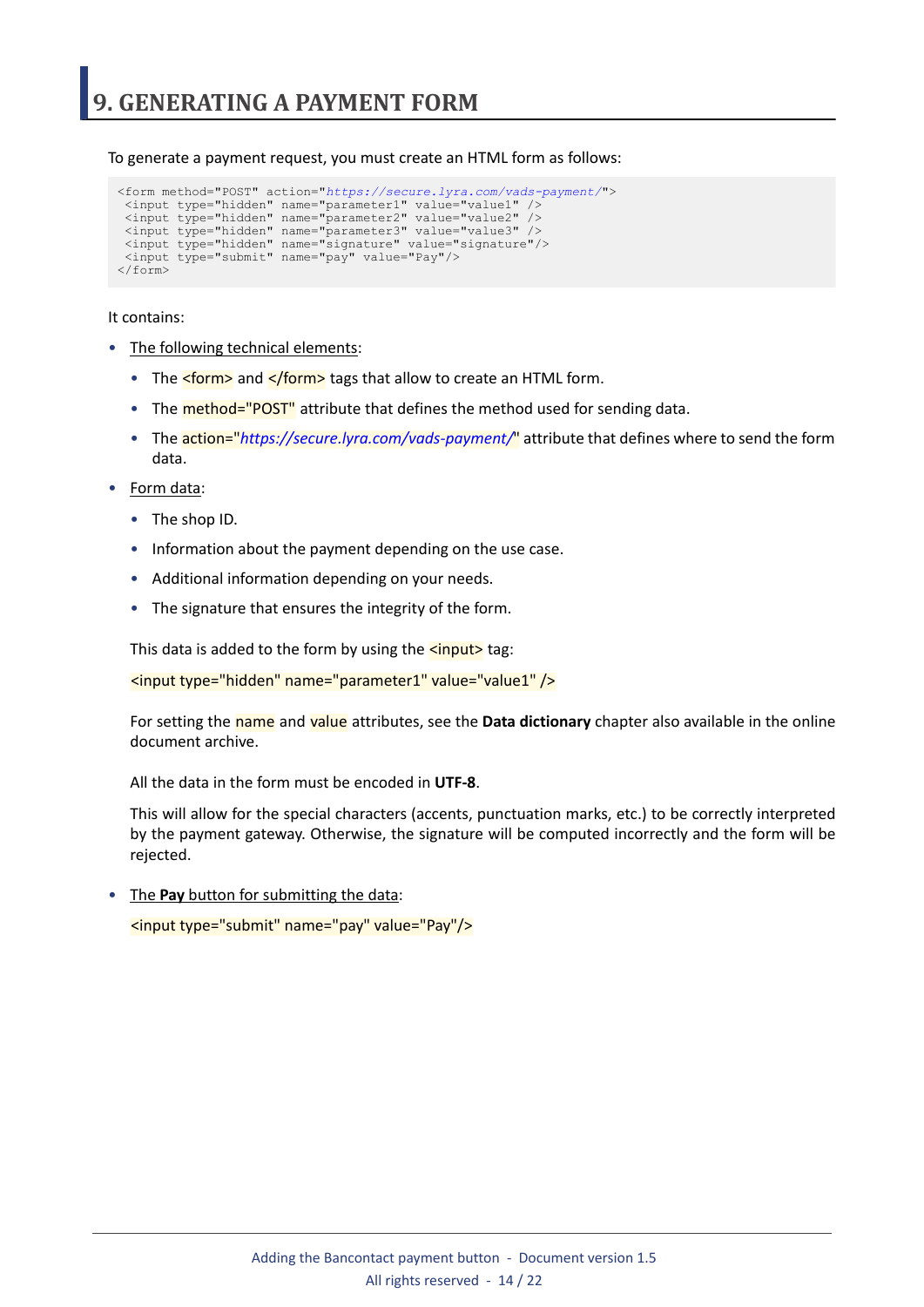Different use cases are presented in the chapters below. This information will allow you to adapt your payment form to your needs.

| <b>Notation</b> | <b>Description</b>                                                                                                                                                      |  |  |  |  |
|-----------------|-------------------------------------------------------------------------------------------------------------------------------------------------------------------------|--|--|--|--|
| a               | Alphabetic characters (from 'A' to 'Z' and from 'a' to 'z')                                                                                                             |  |  |  |  |
| n               | Numeric characters                                                                                                                                                      |  |  |  |  |
| s               | Special characters                                                                                                                                                      |  |  |  |  |
| an              | Alphanumeric characters                                                                                                                                                 |  |  |  |  |
| ans             | Alphanumeric and special characters (except '<' and '>')                                                                                                                |  |  |  |  |
| 3               | Fixed length of 3 characters                                                                                                                                            |  |  |  |  |
| .12             | Variable length up to 12 characters                                                                                                                                     |  |  |  |  |
| json            | JavaScript Object Notation.                                                                                                                                             |  |  |  |  |
|                 | Object containing key/value pairs separated by commas.                                                                                                                  |  |  |  |  |
|                 | It starts with a left brace " $\frac{1}{2}$ " and ends with a right brace " $\frac{1}{2}$ ".                                                                            |  |  |  |  |
|                 | Each key / value pair contains the name of the key between double-quotes followed by ": ", followed by a<br>value.                                                      |  |  |  |  |
|                 | The name of the key must be alphanumeric.<br>The value can be:                                                                                                          |  |  |  |  |
|                 | a character string (in this case it must be framed by double quotes)<br>٠                                                                                               |  |  |  |  |
|                 | a number<br>۰                                                                                                                                                           |  |  |  |  |
|                 | an object<br>٠                                                                                                                                                          |  |  |  |  |
|                 | a table<br>۰                                                                                                                                                            |  |  |  |  |
|                 | a boolean<br>۰                                                                                                                                                          |  |  |  |  |
|                 | empty<br>٠                                                                                                                                                              |  |  |  |  |
|                 | Example: {"name1":45,"name2":"value2", "name3":false}                                                                                                                   |  |  |  |  |
| bool            | Boolean. Can be populated with the true or false value.                                                                                                                 |  |  |  |  |
| enum            | Characterizes a field with a complete list of values.                                                                                                                   |  |  |  |  |
|                 | The list of possible values is given in the field definition.                                                                                                           |  |  |  |  |
| Enum list       | List of values separated by a " $\cdot$ ".                                                                                                                              |  |  |  |  |
|                 | The list of possible values is given in the field definition.                                                                                                           |  |  |  |  |
|                 | Example: vads payment cards=VISA; MASTERCARD                                                                                                                            |  |  |  |  |
| map             | List of key / value pairs separated by a " $\cdot$ ".                                                                                                                   |  |  |  |  |
|                 | Each key / value pair contains the name of the key followed by " $=$ ", followed by a value.<br>The value can be:                                                       |  |  |  |  |
|                 | • a chain of characters                                                                                                                                                 |  |  |  |  |
|                 | a boolean                                                                                                                                                               |  |  |  |  |
|                 | a json object<br>۰                                                                                                                                                      |  |  |  |  |
|                 | an xml object                                                                                                                                                           |  |  |  |  |
|                 | The list of possible values for each key/value pair is provided in the field definition.<br>Example: vads_theme_config=SIMPLIFIED_DISPLAY=true;RESPONSIVE_MODEL=Model_1 |  |  |  |  |

The following table lists the different formats that you can encounter when building your form.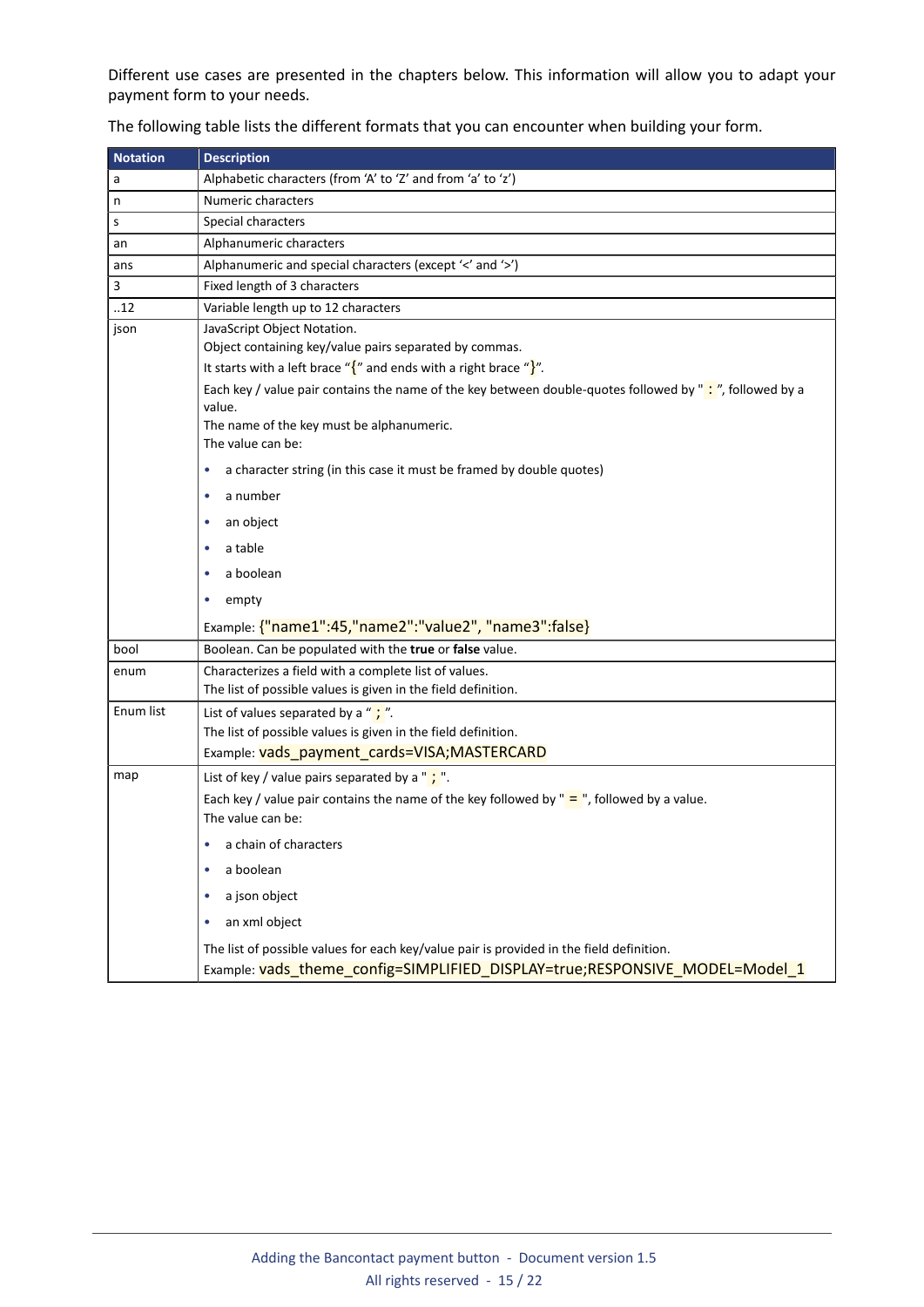### <span id="page-15-0"></span>**9.1. Creating a Bancontact payment request**

| 1. Use all the fields presented in the table below to create your payment form. |  |  |  |
|---------------------------------------------------------------------------------|--|--|--|
|                                                                                 |  |  |  |

| <b>Field name</b>    | <b>Description</b>                                                                                                                                                                                                                                | <b>Format</b>  | Value                                                                                                                                            |
|----------------------|---------------------------------------------------------------------------------------------------------------------------------------------------------------------------------------------------------------------------------------------------|----------------|--------------------------------------------------------------------------------------------------------------------------------------------------|
| vads_payment_cards   | Allows to force the card type to be used.<br>Leave empty to let the Buyer choose<br>between the eligible payment methods<br>(depending on the currency, the minimum<br>or maximum amount, the technical<br>constraints) associated with the shop. | enum           | <b>BANCONTACTto directly call the</b><br>Bancontact payment button.<br>VISA; BANCONTACT to provide<br>the choice between VISA and<br>Bancontact. |
| vads_page_action     | Action to perform                                                                                                                                                                                                                                 | enum           | <b>PAYMENT</b>                                                                                                                                   |
| vads amount          | Payment amount in the smallest currency<br>unit (cents for euro)                                                                                                                                                                                  | n.12           | E.g.: 4525 for EUR 45.25                                                                                                                         |
| vads_ctx_mode        | Mode of interaction with the payment<br>gateway                                                                                                                                                                                                   | enum           | <b>TEST or PRODUCTION</b>                                                                                                                        |
| vads currency        | Numeric currency code to be used for the<br>payment, in compliance with the ISO 4217<br>standard (numeric code).                                                                                                                                  | n <sub>3</sub> | Possible values:<br><b>978 (EUR)</b>                                                                                                             |
| vads_action_mode     | Acquisition mode for payment method data                                                                                                                                                                                                          | enum           | <b>INTERACTIVE</b>                                                                                                                               |
| vads_cust_email      | Buyer's e-mail address                                                                                                                                                                                                                            | ans150         | E.g.: ABC@example.com                                                                                                                            |
| vads cust city       | City                                                                                                                                                                                                                                              | an128          | E.g.: Bruxelles                                                                                                                                  |
| vads_cust_country    | Country code in compliance with the ISO<br>3166 alpha-2 standard                                                                                                                                                                                  | a2             | Possible value: BE                                                                                                                               |
| vads_cust_first_name | First name                                                                                                                                                                                                                                        | ans63          | E.g.: Laurent                                                                                                                                    |
| vads_cust_last_name  | Last name                                                                                                                                                                                                                                         | ans63          | E.g.: Durant                                                                                                                                     |
| vads_payment_config  | Payment type                                                                                                                                                                                                                                      | enum           | <b>SINGLE</b>                                                                                                                                    |
| vads_site_id         | Shop ID                                                                                                                                                                                                                                           | n8             | E.g.: 12345678                                                                                                                                   |
| vads_trans_date      | Date and time of the payment form in UTC<br>format                                                                                                                                                                                                | n14            | Respect the YYYYMMDDHHMMSS<br>format<br>E.g.: 20200101130025                                                                                     |
| vads_trans_id        | Transaction number.<br>Must be unique within the same day (from<br>00:00:00 UTC to 23:59:59 UTC).<br>Warning: this field is not case sensitive.                                                                                                   | an6            | E.g.: xrT15p                                                                                                                                     |
| vads version         | Version of the exchange protocol with the<br>payment gateway                                                                                                                                                                                      | enum           | V <sub>2</sub>                                                                                                                                   |

- **2.** Add optional fields according to your requirements (see **Using additional features** chapter of the *[Implementation](https://docs.lyra.com/en/collect/form-payment/standard-payment/sitemap.html) Guide Hosted Payment Page*).
- **3.** Compute the value of the **signature** field using all the fields of your form that start with **vads\_** (see chapter **Computing the signature** of the *[Implementation](https://docs.lyra.com/en/collect/form-payment/standard-payment/sitemap.html) Guide Hosted Payment Page* available on our website).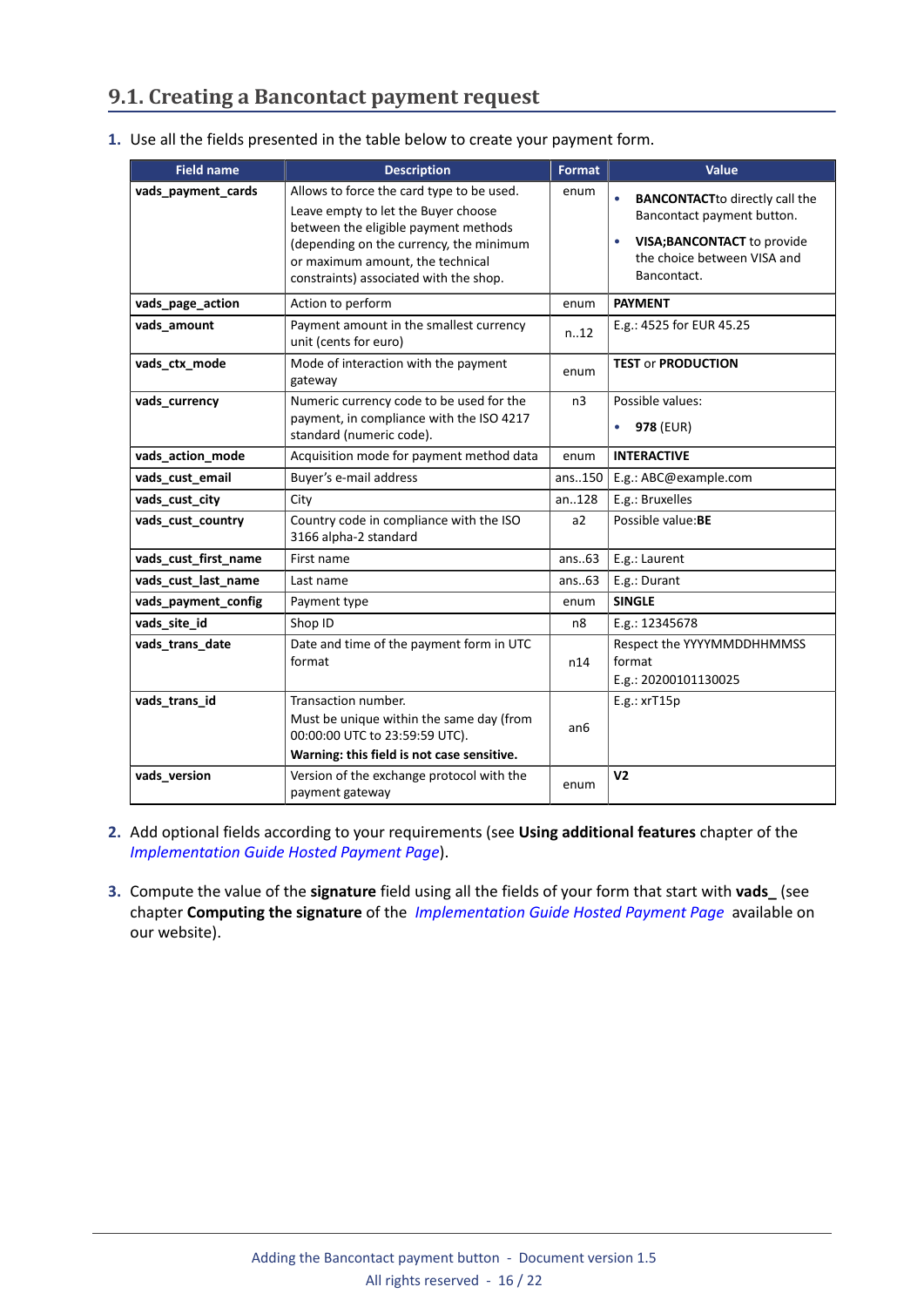<span id="page-16-0"></span>The buyer will be able to finalize his/her purchase once he/she is redirected to the payment page.

The buyer's browser must transmit the payment form data.

### <span id="page-16-1"></span>**10.1. Redirecting the buyer to the payment page**

The URL of the payment gateway is:

*<https://secure.lyra.com/vads-payment/>*

#### Example of parameters sent to the payment gateway:

|                           | <form action="https://secure.lyra.com/vads-payment/" method="POST"></form>                   |
|---------------------------|----------------------------------------------------------------------------------------------|
|                           | <input name="vads action mode" type="hidden" value="INTERACTIVE"/>                           |
|                           | <input name="vads amount" type="hidden" value="2990"/>                                       |
|                           | <input name="vads ctx mode" type="hidden" value="TEST"/>                                     |
|                           | <input name="vads currency" type="hidden" value="978"/>                                      |
|                           | <input name="vads cust country" type="hidden" value="BE"/>                                   |
|                           | <input name="vads cust email" type="hidden" value="me@example.com"/>                         |
|                           | <input name="vads cust first name" type="hidden" value="John"/>                              |
|                           | <input name="vads cust last name" type="hidden" value="Doe"/>                                |
|                           | <input name="vads cust phone" type="hidden" value="+33102030405"/>                           |
|                           | <input name="vads page action" type="hidden" value="PAYMENT"/>                               |
|                           | <input name="vads payment cards" type="hidden" value="BANCONTACT"/>                          |
|                           | <input name="vads payment confiq" type="hidden" value="SINGLE"/>                             |
|                           | <input name="vads site id" type="hidden" value="12345678"/>                                  |
|                           | <input name="vads trans date" type="hidden" value="20190710101407"/>                         |
|                           | <input name="vads trans id" type="hidden" value="362812"/>                                   |
|                           | <input name="vads version" type="hidden" value="V2"/>                                        |
|                           | <input name="signature" type="hidden" value="NM25DPLKEbtGEHCDHn8MBT4ki6aJI/ODaWhCzCnAfvY="/> |
|                           | <input name="pay" type="submit" value="Pay"/>                                                |
| $\langle$ /form $\rangle$ |                                                                                              |

### <span id="page-16-2"></span>**10.2. Processing errors**

If the payment gateway detects an error while receiving the form, an error message will appear and the buyer will not be able to proceed to the payment.

#### In TEST mode

The message indicates the source of the error and provides a link to the error code description to help you fix it.

#### In PRODUCTION mode

The message simply indicates to the buyer that a technical problem has occurred.

In both cases the merchant receives a notification e-mail.

It contains:

- the source of the error,
- a link to possible causes to facilitate its analysis,
- all the fields of the form.

A description of the error codes with their possible causes is available on our website

*<https://docs.lyra.com/fr/collect/error-code/error-00.html>*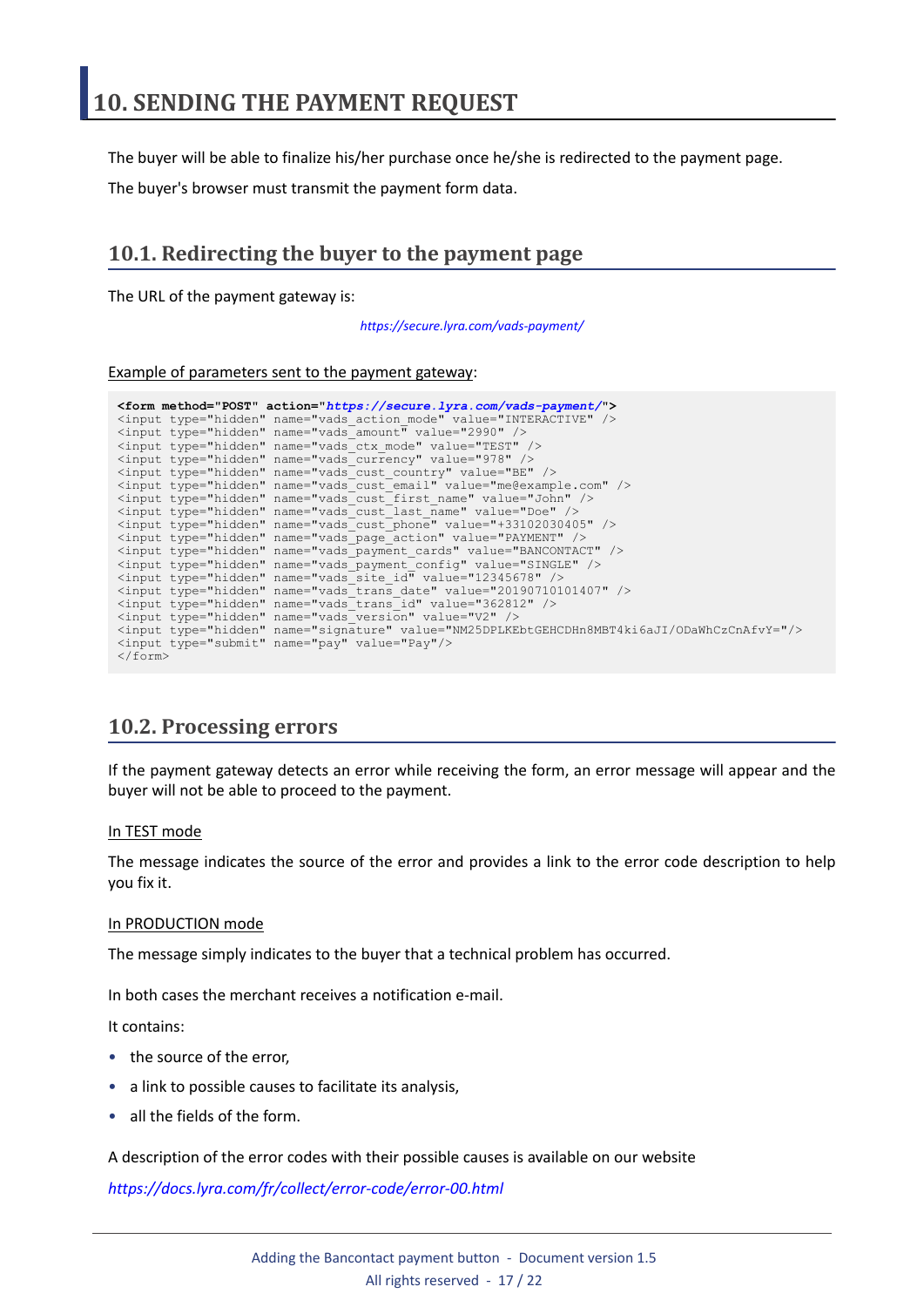### Error codes specific to the BANCONTACT payment method:

| Code  | <b>Message</b>                               | Description of the error                                           |
|-------|----------------------------------------------|--------------------------------------------------------------------|
| 10104 | UNAVAILABLE PAYMENT METHOD                   | The BANCONTACT card type is not<br>activated for your Merchant ID. |
| 10124 | CURRENCY NOT SUPPORTED                       | No card type supports the requested<br>currency.                   |
| 10197 | LYRA COLLECT METHOD NOT AVAILABLE IN COUNTRY | No card type supports the requested<br>country.                    |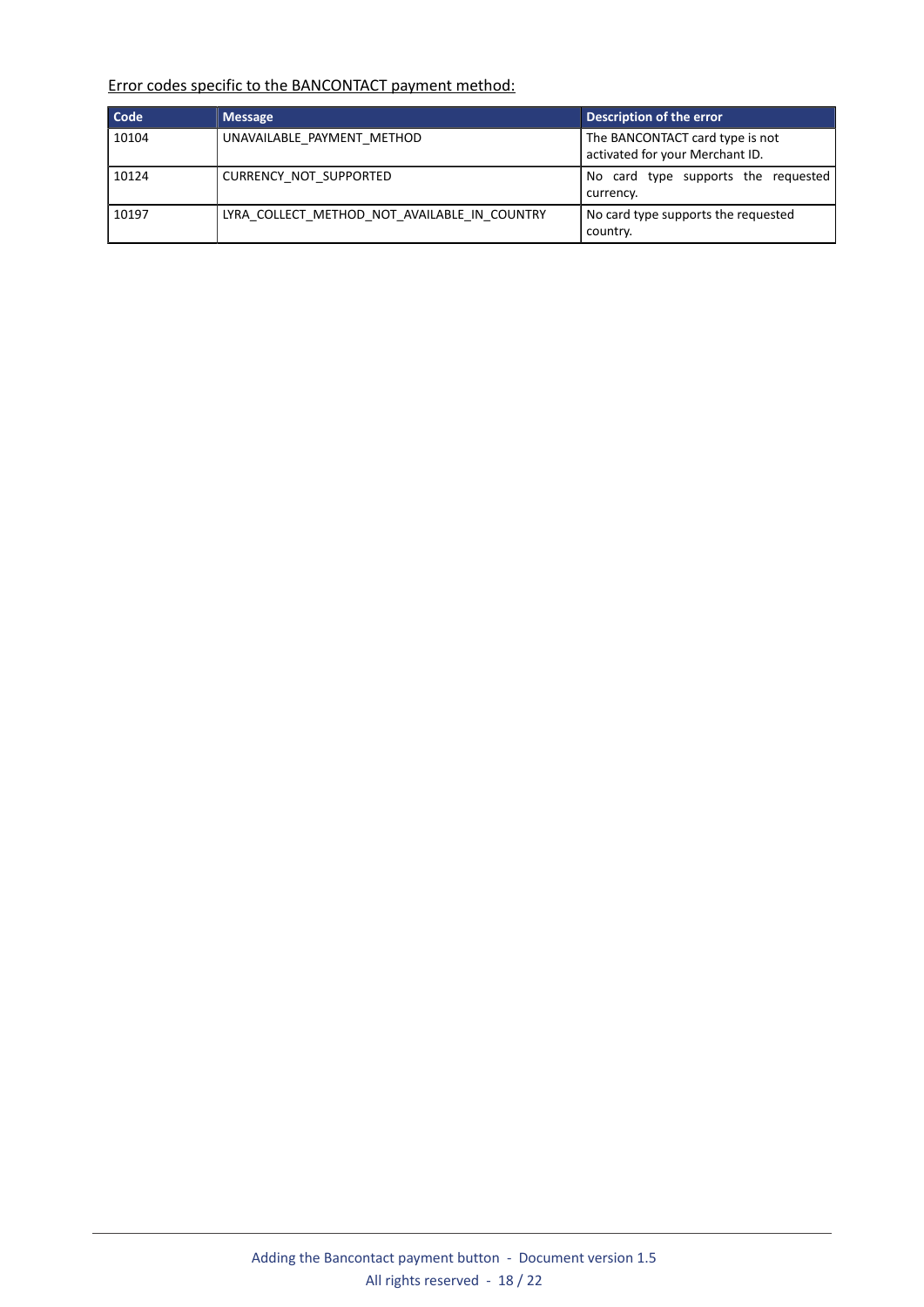<span id="page-18-0"></span>The analysis of the payment result is described in the *Hosted Payment Page Implementation Guide* available in our online documentation archive (*<https://docs.lyra.com/fr/>*).

This document only describes the steps for processing data relative to the response of a payment made with Bancontact.

### <span id="page-18-1"></span>**11.1. Processing the response data**

Here is an example of analysis to guide you through processing the response data.

**1.** Identify the order by retrieving the value of the **vads\_order\_id** field if you have transmitted it in the payment form.

Make sure that the order status has not been updated yet.

**2.** Retrieve the payment result transmitted in the **vads\_trans\_status** field.

Its value allows you to define the order status.

| <b>VALUE</b>                 | <b>DESCRIPTION</b>                                                            |  |
|------------------------------|-------------------------------------------------------------------------------|--|
| <b>CAPTURED</b>              | Captured                                                                      |  |
|                              | The transaction is accepted.                                                  |  |
|                              | It is visible in the Captured transactions tab.                               |  |
|                              | Debit is immediate (no capture file is sent to the acquirer).                 |  |
| <b>REFUSED</b>               | <b>Declined</b>                                                               |  |
|                              | Transaction is declined.                                                      |  |
|                              | See the following chapter to obtain more information on the rejected payment. |  |
| <b>WAITING AUTHORISATION</b> | Waiting for authorization.                                                    |  |
|                              | Waiting for the response from the acquirer.                                   |  |

- **3.** Retrieve the payment reference transmitted in the **vads\_trans\_id** field.
- **4.** Retrieve the field **vads\_trans\_uuid** containing the transaction generated unique reference by the payment server.
- **5.** Retrieve the value of the **vads\_trans\_date** field to identify the payment date.
- **6.** Retrieve the used amount and currency. To do this, retrieve the values of the following fields:

| Field name              | <b>Description</b>                                                                              |  |
|-------------------------|-------------------------------------------------------------------------------------------------|--|
| vads amount             | Payment amount in the smallest currency unit.                                                   |  |
| vads_currency           | Numeric code of the currency used for the payment.                                              |  |
| vads_change_rate        | Exchange rate used for calculating the effective payment amount (see<br>vads effective amount). |  |
| vads_effective_amount   | Payment amount in the currency used for the capture in the bank.                                |  |
| vads_effective_currency | Numeric code of the currency that will be used for the capture at the bank.                     |  |

*Table 1: Analysis of the payment amount and currency*

**7.** Retrieve the payment method data used for the payment by analyzing the following fields:

| <b>Field name</b>     | <b>Description</b>                                       |  |
|-----------------------|----------------------------------------------------------|--|
| vads card brand       | Used payment method. Populated with: <b>BANCONTACT</b>   |  |
| vads acquirer network | Acquirer network code. Populated with: LYRA COLLECT PPRO |  |

**8.** Retrieve all the order, buyer and shipping details.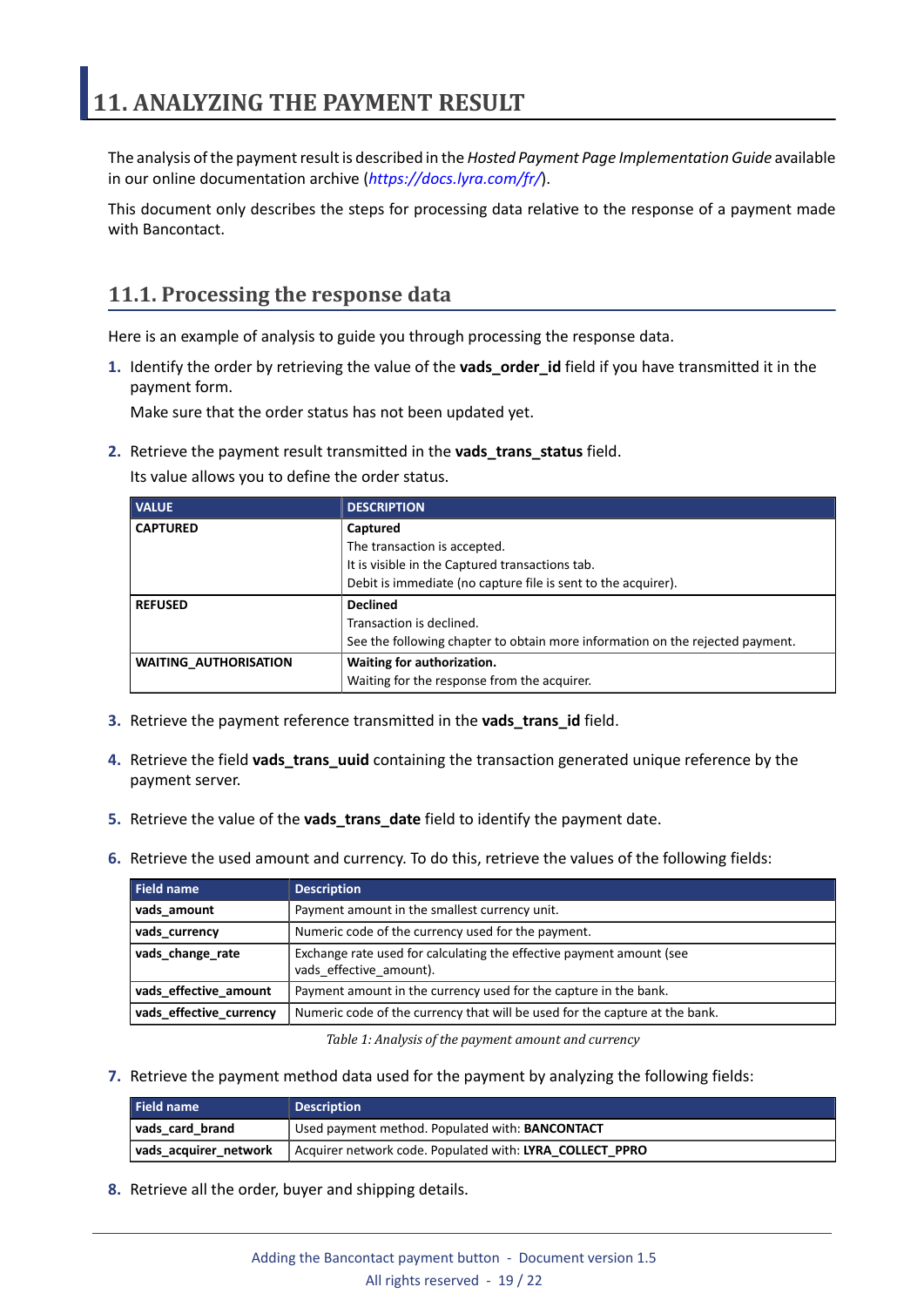These details will be provided in the response only of they have been transmitted in the payment form.

Their values are identical to the ones submitted in the form.

**9.** Proceed to order update.

### <span id="page-19-0"></span>**11.2. Analyzing the result of the authorization request**

The result of the authorization is specified in the **vads\_auth\_result** field.

This field is set to:

- **0** when the payment is successful,
- one of the values below when the payment is rejected:

| <b>Codes</b> | <b>Description</b>                   | <b>Comment</b>                            |
|--------------|--------------------------------------|-------------------------------------------|
| 1010         | Unknown error                        |                                           |
| 1011         | Incorrect information                | A non-exhaustive list of possible cases:  |
|              |                                      | Invalid cardholder number<br>$\bullet$    |
|              |                                      | <b>Invalid CVV</b><br>$\bullet$           |
|              |                                      | Invalid expiration date                   |
|              |                                      | Invalid buyer country                     |
|              |                                      | Invalid transaction currency<br>$\bullet$ |
| 1012         | Payment abandoned by the user        |                                           |
| 1013         | Expired                              | A non-exhaustive list of possible cases:  |
|              |                                      | Expired session<br>$\bullet$              |
| 1014         | Technical error on the acquirer side | Contact the tech support.                 |
| 1016         | Canceled by the acquirer             | A non-exhaustive list of possible cases:  |
|              |                                      | Risk management module<br>$\bullet$       |
|              |                                      | failed buyer authentication               |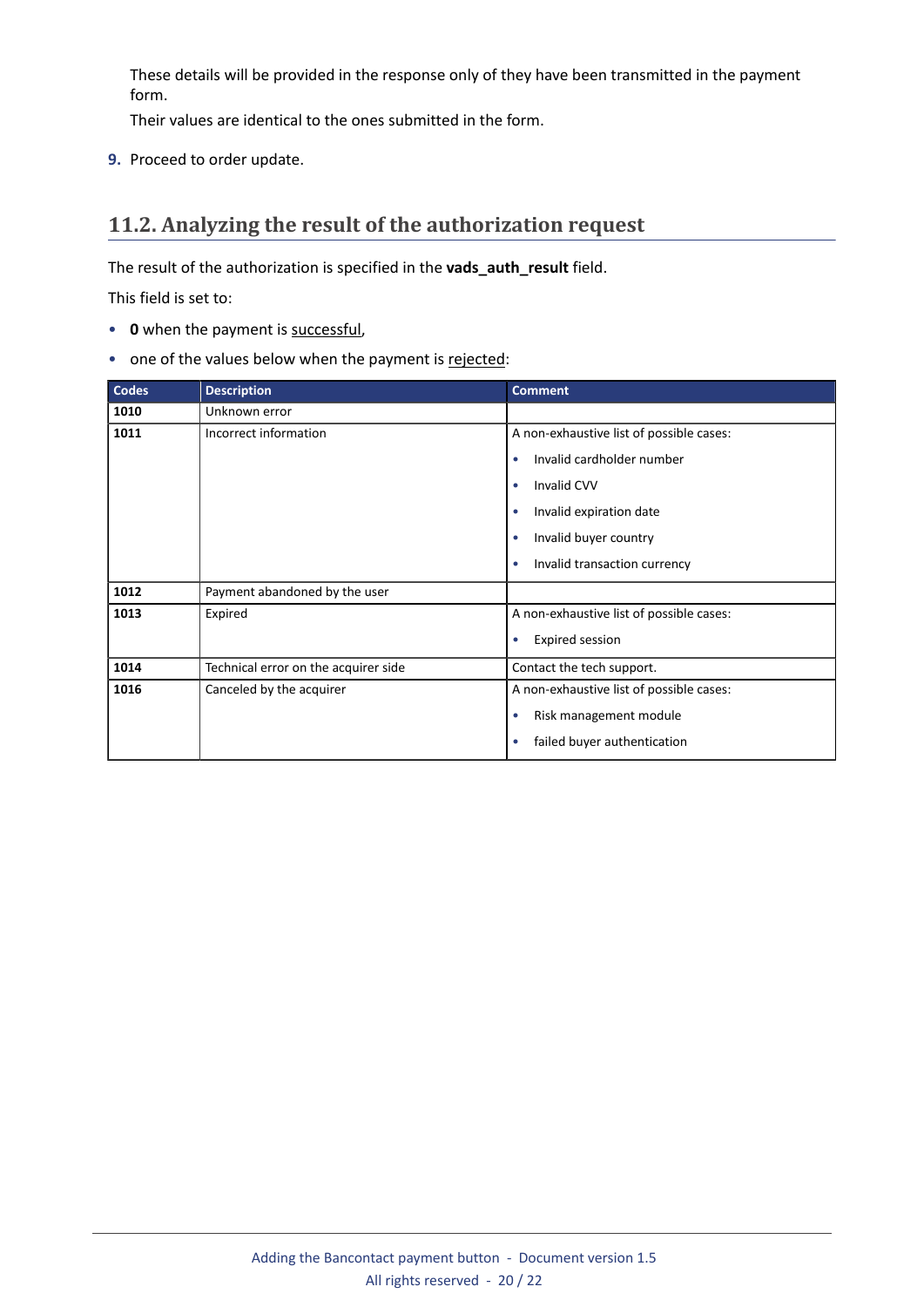## <span id="page-20-0"></span>**12. MAKING A REFUND VIA THE MERCHANT BACK OFFICE**

To initiate a refund request from your Merchant Back Office:

- **1.** Display the **Transactions** tab.
- **2.** Select the transaction.

Click on the **Filters** icon ( $\equiv$ ) to search for the relevant transaction if it is not on the transactions list.

**3.** Display the **contextual menu**.

Click on the **...** icon.

- **4.** Click the **Refund** button. The dialog box **Request a refund for this transaction** appears.
- **5.** Enter the amount to be refunded. The amount to refund cannot be greater than the transaction initial amount.
- **6.** Click on **OK** to save your request.

Once the request done, Lyra Collect checks if the payment account balance is sufficient to support the refund amount.

Once the request processed, the refund amount is deducted from the next fund transfer.